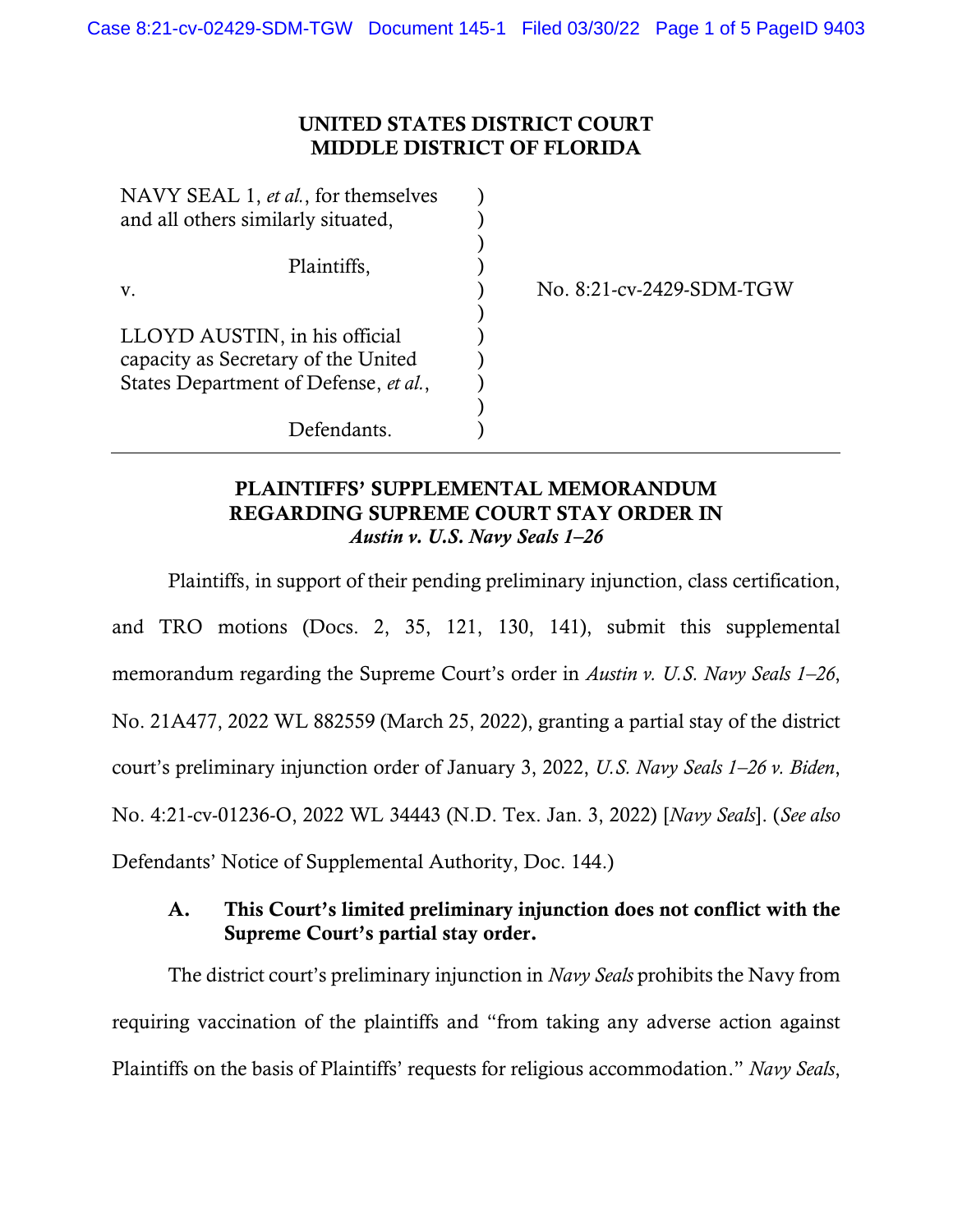2022 WL 34443, at \*14. The Supreme Court's order partially stays the *Navy Seals*  preliminary injunction "insofar as it precludes the Navy from considering [the plaintiffs'] vaccination status in making deployment, assignment, and other operational decisions." 2022 WL 882559.

By contrast, this Court's Preliminary Injunction and Order (Doc. 111, the "PI Order") prohibits Defendants "(1) from enforcing against Navy Commander and Lieutenant Colonel 2 any order or regulation requiring COVID-19 vaccination and (2) from any adverse or retaliatory action against Navy Commander or Lieutenant Colonel 2 as a result of, arising from, or in conjunction with Navy Commander's or Lieutenant Colonel 2's requesting a religious exemption, appealing the denial of a request for a religious exemption, requesting reconsideration of the denial of a religious exemption, or pursuing this action or any other action for relief under RFRA or the First Amendment." (PI Order 47–48.) As the Court later explained, "The operative language of the preliminary injunction is direct and specific" and "narrowly and specifically protects Navy Commander and Lieutenant Colonel 2 (1) from enforcement of an order to either accept vaccination or undergo discipline, including possible separation from service, and (2) from any adverse action that is retaliatory." (Doc. 133 at 2.) "Any interpretation to the contrary is wrong." (Doc. 133 at 2.) Defendants "remain at liberty to issue commands, assignments, orders, and the like in the normal course of business," and "the injunction remains indifferent to [the] nonretaliatory exercise of command authority." (Doc. 133 at 2–3.)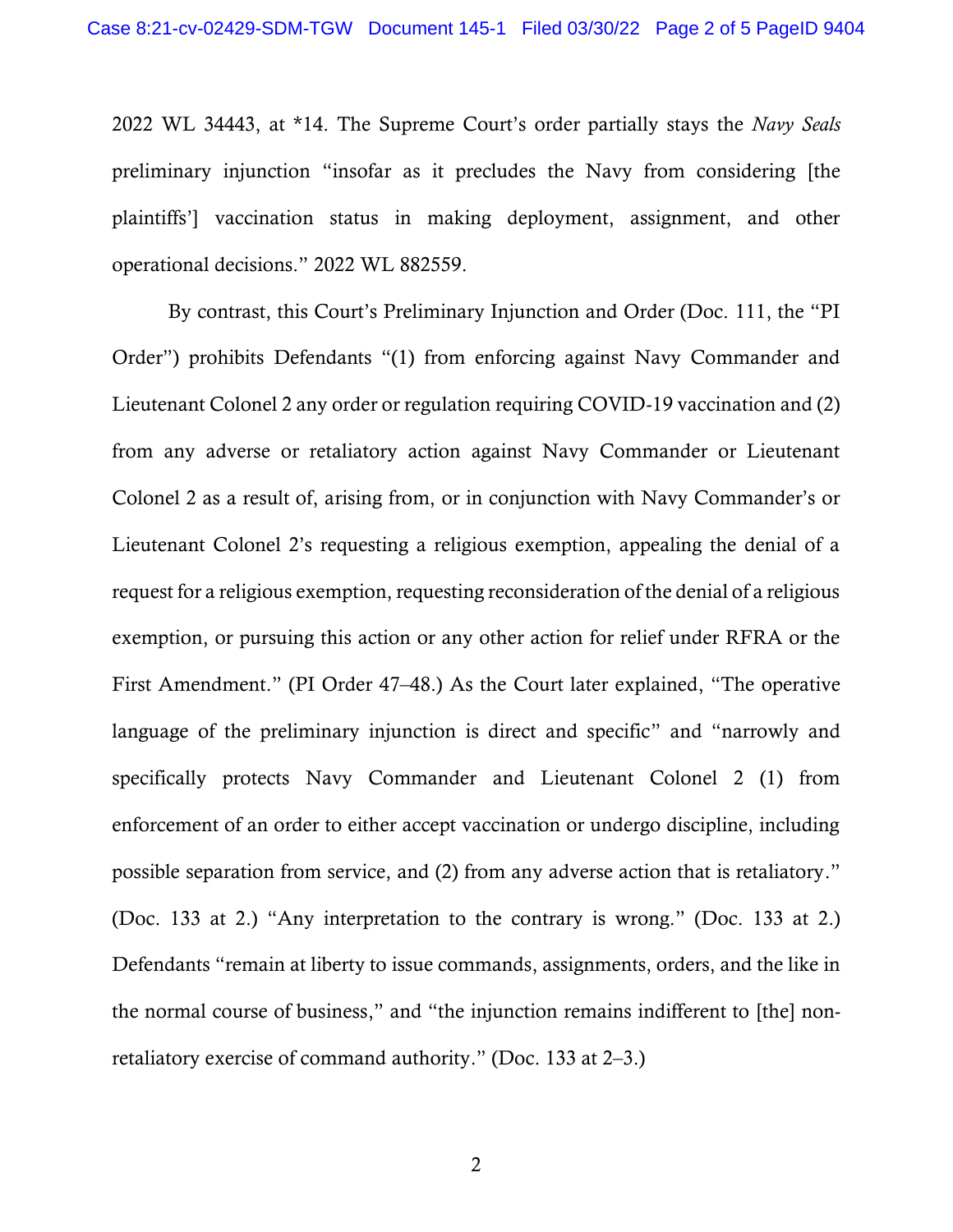Thus, the Court's PI Order only prohibits enforcement of an order to vaccinate or be disciplined, and retaliation for religious accommodation requests, while remaining indifferent to non-retaliatory exercises of command authority. As so limited, the PI Order is already narrower than the *Navy Seals* preliminary injunction partially stayed by the Supreme Court and would not be materially affected if subjected to a similar stay.

## B. Neither the partial stay order nor Justice Kavanaugh's concurrence has precedential value.

The Supreme Court's orders on applications for interlocutory stays or writs of injunction are not precedential. *See, e.g., Barefoot v. Estelle*, 463 U.S. 880, 907 n.5 (1983) (Marshall, J., dissenting) ("[T]his Court's denial of Brooks' application for a stay and petition for certiorari before judgment does not constitute a precedent . . . ."). And such orders "should not be construed as an expression of the Court's views on the merits." *Little Sisters of the Poor v. Sebelius*, 571 U.S. 1171 (2014). According to Justice Barrett, joined by Justice Kavanaugh, "[w]ere the standard otherwise, applicants could use the emergency docket to force the Court to give a merits preview . . . and to do so on a short fuse without the benefit of full briefing and oral argument." *Does 1–3 v. Mills*, 142 S. Ct. 17, 18 (2021) (Barrett, J., concurring). Thus, the Supreme Court's interlocutory order partially staying the *Navy Seals* preliminary injunction has no precedential value.

Justice Kavanaugh's lone concurrence in the partial stay order likewise has no precedential value. Neither a dictum nor a concurrence constitutes binding precedent.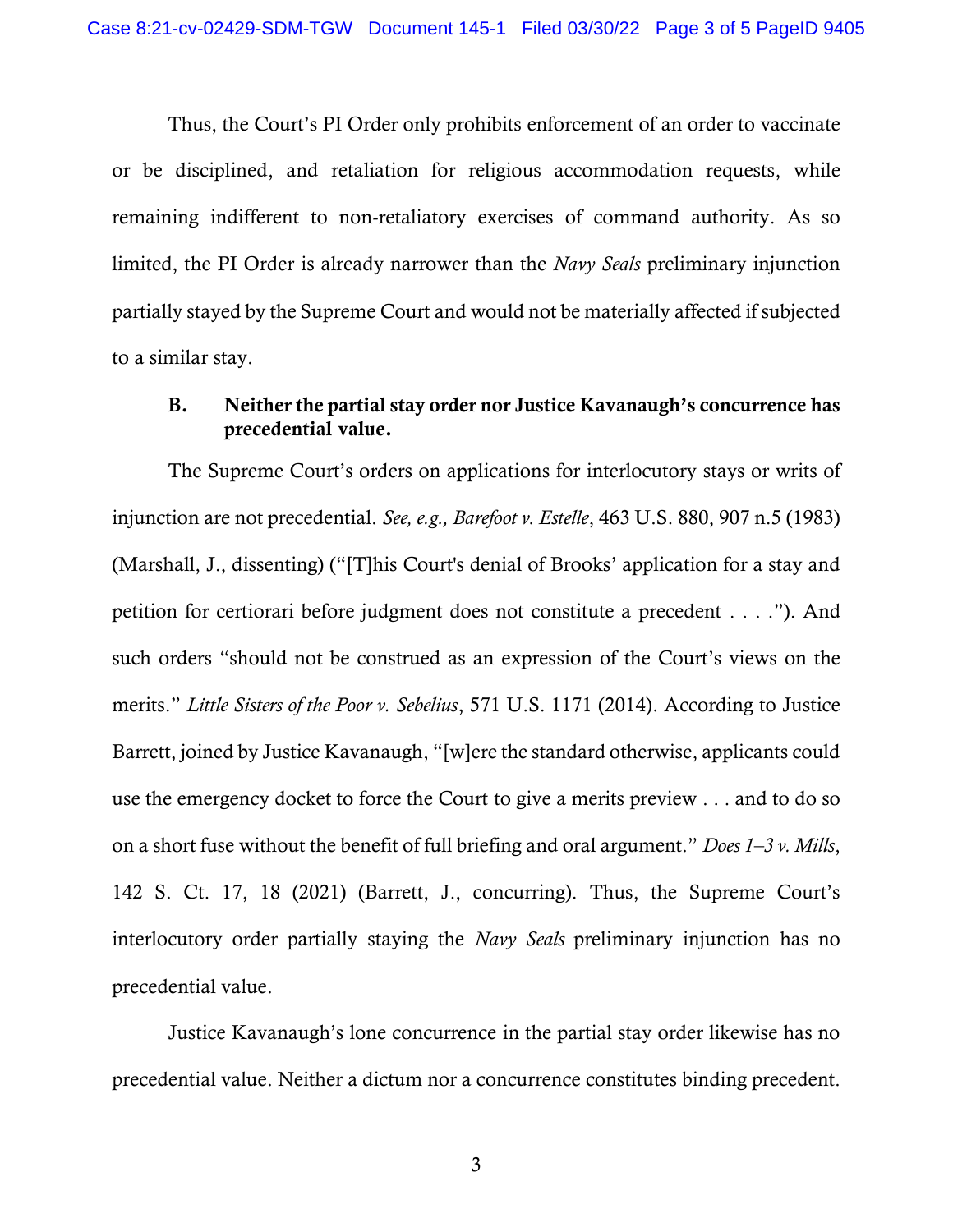*See Maryland v. Wilson,* 519 U.S. 408, 412–13 (1997). As Justice (then Judge) Kavanaugh previously explained, "Justices who join the majority may of course express additional thoughts in a concurrence, but concurrences do not bind lower courts." *United States v. Duvall*, 740 F.3d 604, 610 (D.C. Cir. 2013) (Kavanaugh, J., concurring); *see also B.H. ex rel. Hawk v. Easton Area Sch. Dist.*, 725 F.3d 293, 312 (3d Cir. 2013) ("federal courts should not give 'much precedential weight' to a concurring opinion"); *United States v. Robinson*, 241 F.3d 115, 122 n.7 (1st Cir. 2001) ("Justice Thomas's concurrence is explicitly denominated as an explanation of his view . . . and is not binding on us." (citation omitted)); *Brzonkala v. Va. Polytechnic Inst. & State Univ.*, 169 F.3d 820, 878 (4th Cir. 1999) (concurring and dissenting opinions of Supreme Court Justices are not binding on lower courts); *Weber v. Dell*, 630 F. Supp. 255, 260 n.4 (W.D.N.Y. 1986) ("[C]ertainly the opinion of only one Supreme Court Justice on an application for stay is not binding precedent."), *rev'd on other grounds*, 804 F.2d 796 (2d Cir. 1986). Nor can a lone concurrence reveal the unstated views of the other Justices making up a majority because "[d]ivergent and contradictory reasons often operate as to the same petition and lead to a common vote . . . ." *Darr v. Burford*, 339 U.S. 200, 227 (1950) (Frankfurter, J., dissenting).

Put simply, "a lower court [is] bound to follow the Supreme Court's majority opinion, not the concurrence of a single Justice." *United States v. Weaver*, 808 F.3d 26, 53 n.10 (D.C. Cir. 2015) (Henderson, J., dissenting). Thus, Justice Kavanaugh's conclusion in his lone concurrence in the *Navy Seals* partial stay order, that no less restrictive alternatives to universal vaccination are available to the military, 2022 WL